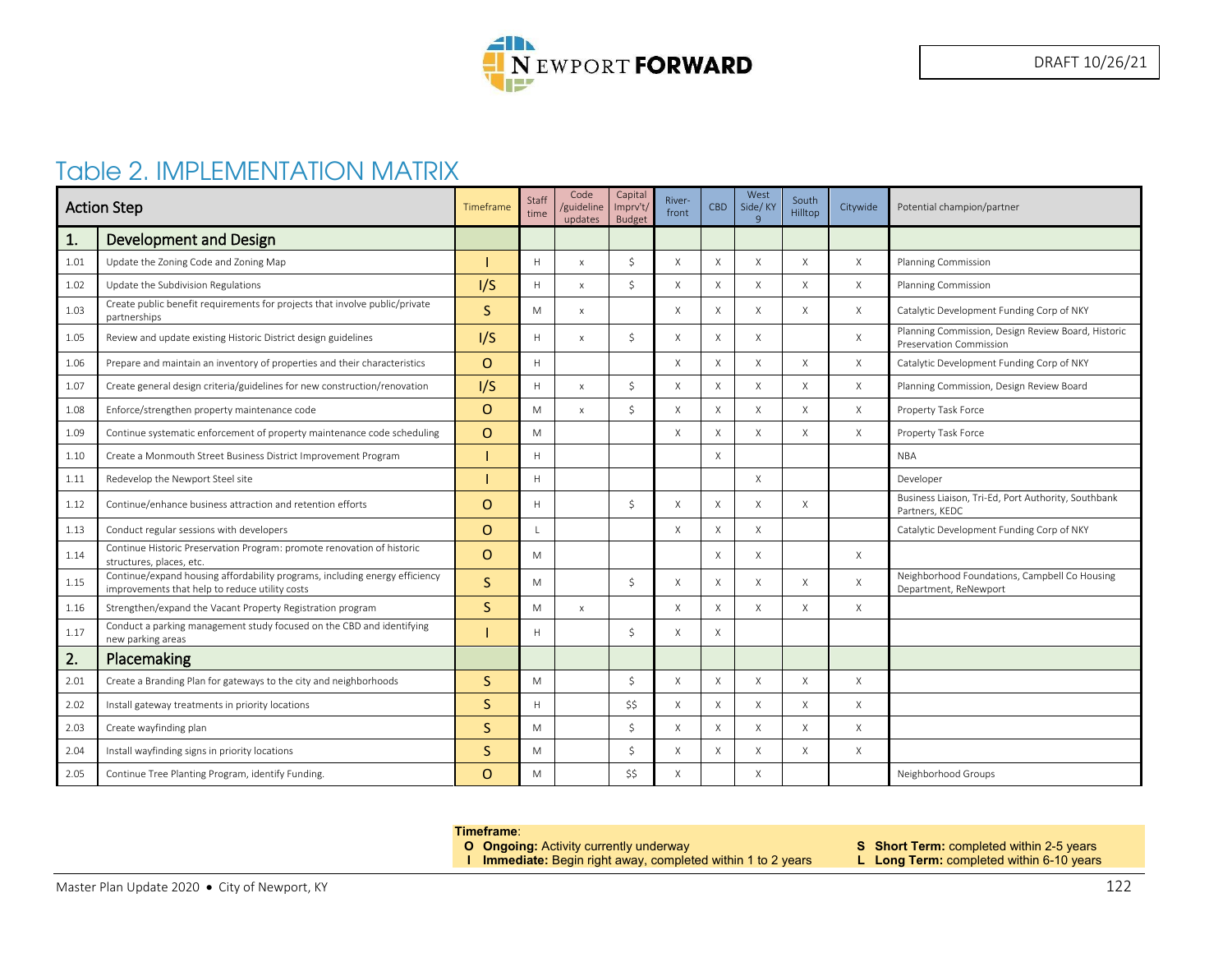

## Table 2. IMPLEMENTATION MATRIX, continued

| <b>Action Step</b> |                                                                                                                                                                             | Timeframe | Staff<br>time  | Code<br>/guideline<br>updates | Capital<br>Imprv't/<br><b>Budget</b> | River-<br>front | <b>CBD</b>  | West<br>Side/<br>KY <sub>9</sub> | South<br>Hilltop | Remainder<br>of City | Potential champion/partner                        |
|--------------------|-----------------------------------------------------------------------------------------------------------------------------------------------------------------------------|-----------|----------------|-------------------------------|--------------------------------------|-----------------|-------------|----------------------------------|------------------|----------------------|---------------------------------------------------|
| 2.06               | Install lighting and public art on the underside of bridges along the<br>riverfront and the Columbia Street underpass through the levee                                     |           | H              |                               | \$\$                                 | X               |             |                                  |                  |                      | KYTC, USACE                                       |
| 2.07               | Create a community garden program                                                                                                                                           |           | H              |                               | \$                                   | X               | $\times$    | $\mathsf{X}$                     | $\mathsf X$      | X                    | Neighborhood groups                               |
| 2.08               | Continue to install public art in public locations                                                                                                                          | $\circ$   | M              |                               | \$                                   | X               | $\times$    | X                                | X                | X                    | Public Art Committee                              |
| 2.09               | Plan and conduct temporary low-cost events                                                                                                                                  | $\Omega$  | H              |                               | $\mathsf{S}$                         | X               | $\mathsf X$ | $\mathsf{X}$                     | X                | X                    | ReNewport, Neighborhood Groups                    |
| 3.                 | Bike, Sidewalk & other Transportation Improvements                                                                                                                          |           |                |                               |                                      |                 |             |                                  |                  |                      |                                                   |
| 3.01               | Conduct a citywide traffic study                                                                                                                                            | S.        | H              |                               | \$\$\$                               | X               | $\times$    | $\times$                         | $\times$         | X                    | OKI                                               |
| 3.02               | Construct a wide, bike-friendly trail along Riverboat Row in concert with<br><b>Riverfront Commons</b>                                                                      | $\Omega$  | M              |                               | \$\$\$                               | $\times$        |             |                                  |                  |                      | Tri State Trails, Southbank, OKI                  |
| 3.03               | Transform KY 8 (including 4th St Bridge) & KY 9 into a multi-modal<br>boulevard                                                                                             |           |                |                               | \$\$\$                               | X               |             | $\times$                         |                  |                      | KYTC, Legislators, Tri State Trails, Southbank    |
| 3.04               | Install a wide sidewalk along Central Ave up to the levee from KY 8 to the<br>riverfront                                                                                    | S         | H              |                               | SSS                                  | X               |             | $\times$                         |                  |                      | Tri State Trails, Southbank                       |
| 3.05               | Require riverfront developers to install public pedestrian and bike crossings<br>connections from KY 8/KY9 to the riverfront                                                | $\Omega$  |                | $\mathsf{X}$                  |                                      | $\times$        |             | X                                |                  |                      | <b>Planning Commission</b>                        |
| 3.06               | Enhance Columbia St as a major entry to Riverboat Row                                                                                                                       |           | H              |                               | \$\$\$                               | $\times$        |             |                                  |                  |                      | Tri State Trails, Southbank                       |
| 3.07               | Install sharrows, bike paths, bike lanes, etc connections in priority<br>locations: Saratoga St (bicycle boulevard), 5th & 6th St east-west<br>connector, and 4th St Bridge | S         | H              |                               | \$\$\$                               | X               | $\times$    | $\chi$                           | $\times$         |                      | KYTC, Tri State Trails, Southbank, TANK, Red Bike |
| 3.08               | Install levee trail access at Taylor Southgate & 4th St bridges                                                                                                             | $\Omega$  | $\overline{z}$ |                               | \$\$\$                               | $\times$        |             | $\mathsf{X}$                     |                  |                      | <b>KYTC</b>                                       |
| 3.09               | Establish preferred route for KY 9 traffic to access the 11th St Bridge and<br>install necessary traffic controls                                                           |           | M              |                               | \$\$\$                               |                 |             | X                                |                  |                      | KYTC                                              |
| 3.10               | Improve transit service and rider amenities in priority locations                                                                                                           |           | M              |                               | \$\$\$                               | X               | $\times$    | X                                | X                | X                    | <b>TANK</b>                                       |
| 3.11               | Continue to lobby for improvements to I-471 ramps at Dave Cowens                                                                                                            |           |                |                               |                                      | $\times$        |             |                                  |                  | X                    | KYTC, City Commissioners                          |
| 3.12               | Research areas where "tactical urbanism" measures can be put in place                                                                                                       | S.        | H              | $\mathsf X$                   | \$                                   |                 | $\mathsf X$ | X                                |                  |                      | ReNewport, Neighborhood Groups                    |
| 4.                 | <b>Parks and Recreation</b>                                                                                                                                                 |           |                |                               |                                      |                 |             |                                  |                  |                      |                                                   |
| 4.01               | Prepare a park inventory, park improvement and park funding plan.                                                                                                           |           | H              |                               | \$\$                                 | X               | X           | $\mathsf X$                      | X                | X                    |                                                   |
| 4.02               | Organize/conduct recreational activities/events at City parks                                                                                                               | S.        |                |                               |                                      | X               | $\times$    | $\mathsf{X}$                     | $\times$         | X                    | Neighborhood Groups                               |
| 4.03               | Create a central gathering place in the area bounded by 6th St, Saratoga,<br>7th St, and Columbia                                                                           |           | H              |                               | \$\$\$                               |                 | X           |                                  |                  |                      | Property Owners, Neighborhood Groups              |
| 4.04               | Upgrade Festival Park based on Masterplan recommendations                                                                                                                   | O/I       | H              |                               | \$\$\$                               | $\times$        |             |                                  |                  |                      | OKI, DLG, USACE, Ad Hoc Committee                 |
| 4.05               | Continue to maintain and improve existing parks and greenspaces                                                                                                             | $\Omega$  | Н              |                               | \$\$                                 | X               | X           | X                                | $\times$         | X                    | Neighborhood groups                               |

#### **Timeframe**:

**O Ongoing:** Activity currently underway **S Short Term:** completed within 2-5 years

**I Immediate:** Begin right away, completed within 1 to 2 years **L Long Term:** completed within 6-10 years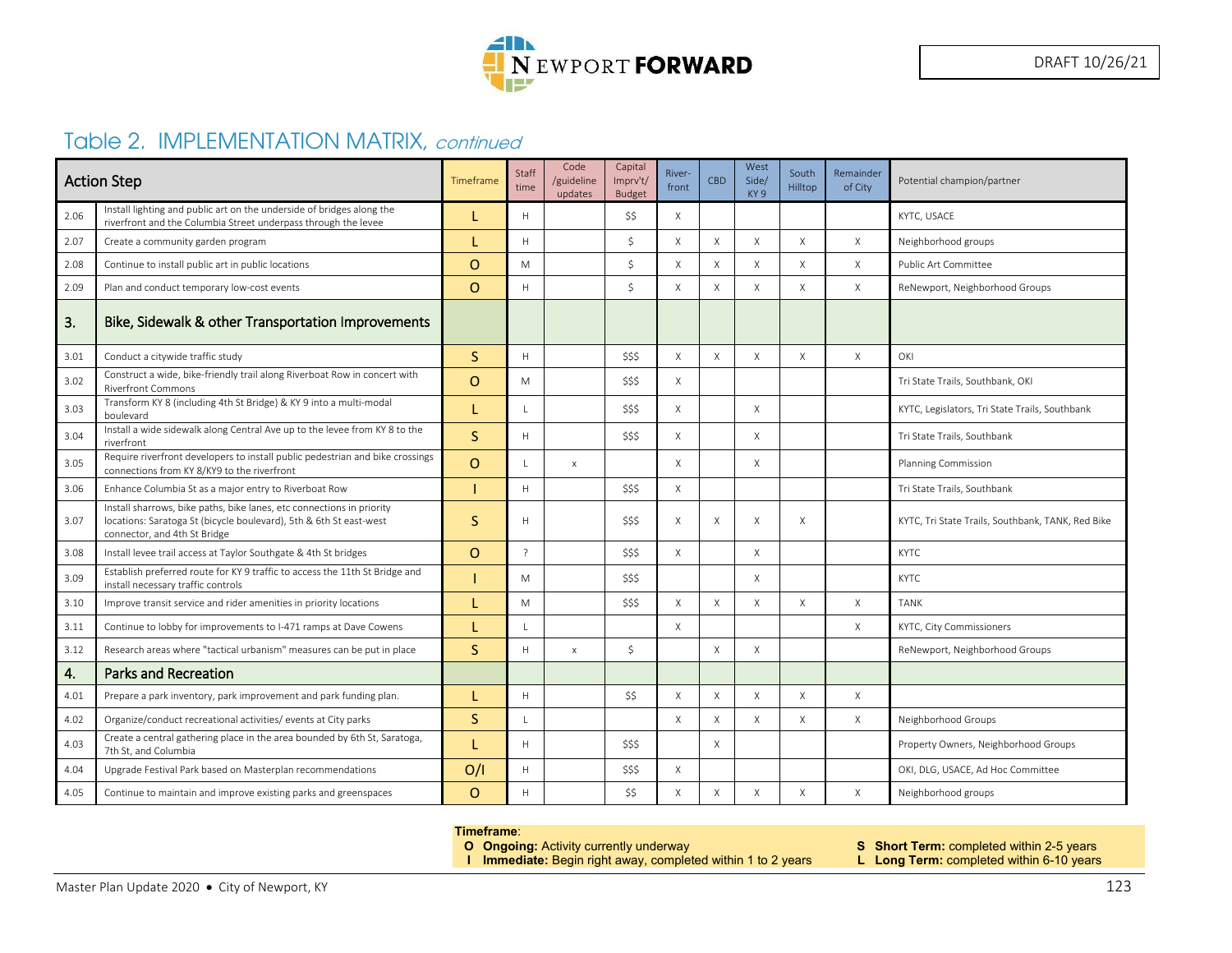

## Table 2. IMPLEMENTATION MATRIX, continued

| <b>Action Step</b> |                                                                                                                                      | Timeframe | Staff<br>time  | Code<br>/guideline<br>updates | Capital<br>Imprv't/<br><b>Budget</b> | River-<br>front | CBD | West<br>Side/<br>KY <sub>9</sub> | South<br>Hilltop | Remainder<br>of City | Potential champion/partner                     |
|--------------------|--------------------------------------------------------------------------------------------------------------------------------------|-----------|----------------|-------------------------------|--------------------------------------|-----------------|-----|----------------------------------|------------------|----------------------|------------------------------------------------|
| 4.06               | Make major park improvements to General Taylor Park                                                                                  | O/I       | H              |                               | \$\$\$                               | X               |     |                                  |                  |                      | OKI, DLG, USACE, Ad Hoc Committee, Corporex    |
| 4.07               | <b>Expand Bernadette Watkins Park</b>                                                                                                |           |                |                               | \$\$\$                               |                 |     | X                                |                  |                      | ReNewport                                      |
| 4.08               | Make major park improvements to Buena Vista Park, including expanded<br>maintenance                                                  |           | M              |                               | \$\$                                 |                 |     | X                                |                  |                      | Neighborhood Groups, ReNewport                 |
| 4.09               | Develop a water access/recreation plan for the riverfronts; coordinated<br>with the Jacob Spears River Trail Initiative              | O/I       | M              |                               | \$\$\$                               | X               |     |                                  |                  |                      | Southbank Partners                             |
| 4.10               | Create a trail system in the South/Hilltop neighborhoods                                                                             |           | H              |                               | \$\$\$                               |                 |     |                                  | X                |                      | Neighborhoods, Tri State Trails                |
| 4.11               | Create additional greenspace (depaving efforts) to address urban heat<br>island effect                                               |           | H              |                               | \$\$\$                               | X               | X   | X                                | X                | $\times$             |                                                |
| 5.                 | <b>Public Utility Infrastructure Improvements</b>                                                                                    |           |                |                               |                                      |                 |     |                                  |                  |                      |                                                |
| 5.01               | Install shoreline stabilization improvements                                                                                         |           | $\overline{z}$ |                               | $\gamma$                             | X               |     | $\times$                         |                  |                      | USACE, Southbank                               |
| 5.02               | Continue Smart Corridor Improvements along US 27 and Monmouth Street                                                                 | $\Omega$  | H              |                               | \$\$\$                               |                 |     |                                  | Χ                |                      | Smart Corridor Committee                       |
| 5.03               | Create a Coordinated Capital Investment (CCI) team                                                                                   |           | M              |                               |                                      | X               | X   | X                                | X                | $\chi$               | Public and Private utility companies           |
| 5.04               | Develop and implement policy on installation of adequate conduit as part<br>of all roadway improvements and new development projects | $\Omega$  | M              |                               | \$\$\$                               | X               | X   | X                                | X                | $\times$             |                                                |
| 5.05               | Install citywide Broadband (funded by ARPA)                                                                                          | $\Omega$  | M              |                               |                                      | X               | X   | X                                | X                | $\times$             | Cincinnati Bell, Fiscal Court, Campbell County |
| 5.06               | Continue to upgrade water, wastewater and storm utilities                                                                            | $\Omega$  |                |                               |                                      | X               | X   | X                                | X                | $\times$             | SD 1, NKY Water                                |
| 6.                 | <b>City Government</b>                                                                                                               |           |                |                               |                                      |                 |     |                                  |                  |                      |                                                |
| 6.01               | Continue to collaborate on mutual response, joint services, purchases,<br>other opportunities                                        | $\Omega$  |                |                               |                                      |                 |     |                                  |                  |                      | Adjacent communities, Campbell Co.             |
| 6.02               | Continue to develop/enhance community-oriented policing practices                                                                    | $\Omega$  | H              |                               |                                      |                 |     |                                  |                  |                      |                                                |
| 6.03               | Improve access and search functions for City Ordinances posted online                                                                |           | M              |                               |                                      |                 |     |                                  |                  |                      |                                                |
| 6.04               | Create a Marketing and Communications plan for the City                                                                              |           | M              |                               | \$\$                                 |                 |     |                                  |                  |                      |                                                |
| 6.05               | Update the City's website                                                                                                            |           | H              |                               | \$\$                                 |                 |     |                                  |                  |                      |                                                |

**Timeframe**:

- 
- **I Immediate:** Begin right away, completed within 1 to 2 years **L Long Term:** completed within 6-10 years
- **O Ongoing:** Activity currently underway **S Short Term:** completed within 2-5 years
	-